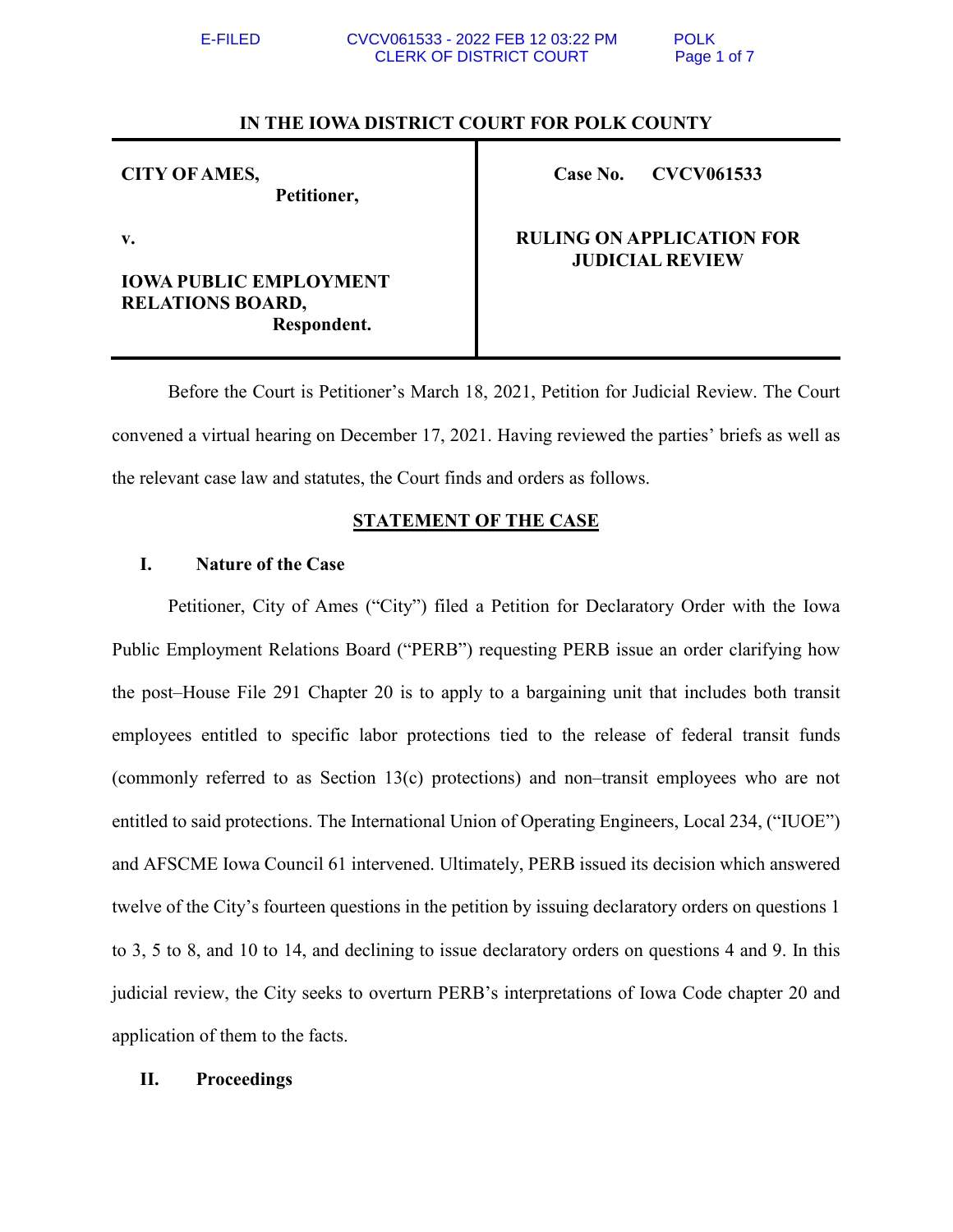#### E-FILED CVCV061533 - 2022 FEB 12 03:22 PM POLK CLERK OF DISTRICT COURT Page 2 of 7

On January 17, 2020, the City filed a Petition for Declaratory Order with PERB seeking an order providing guidance on how Iowa Code chapter 20 applies to bargaining units comprised of both transit and non–transit employees. On February 5, 2020, IUOE filed a Petition for Intervention asserting PERB should decline to issue a Declaratory Order in response to the City's Petition.

On February 14, 2020, PERB granted IUOE and AFSCME's Petitions for Intervention. The City and IUOE briefed their respective positions on July 30, 2020 and July 31, 2020, and on August 6, 2020, the parties presented oral arguments to PERB. On February 16, 2021, PERB issued its decision and determined, with the exception of questions 4 and 9, the City's questions were appropriate inquiries for a declaratory order.

On March 18, 2021, the City filed a Petition for Judicial Review before this Court. On April 21, 2021, AFSCME Iowa Council 61 filed a Motion to Intervene and on April 26, 2021, IUOE filed a Motion to Intervene. The City and PERB did not resist either AFSCME or IUOE's Motions. As such they were granted. The Court held a hearing on December 17, 2021.

## **III. Statement of Facts**

The PERB adequately and thoroughly set out the facts in their declaratory judgement and the Court need not repeat them here as they are not in dispute. However, the Court will note that House File 291 significantly reduced the collective bargaining rights of public employees in Iowa.

### **STANDARD OF REVIEW**

 Iowa Code § 17A.19(10) governs judicial review of agency decisions. *Burton v. Hilltop Care Ctr.*, 813 N.W.2d 250, 255 (Iowa 2012). In turn, the Court may grant a party relief if the agency action has prejudiced the substantial rights of the Petitioner and the agency action meets one of the enumerated criteria contained in Iowa Code sections 17A.19(10)(a) through (n). *Id*. at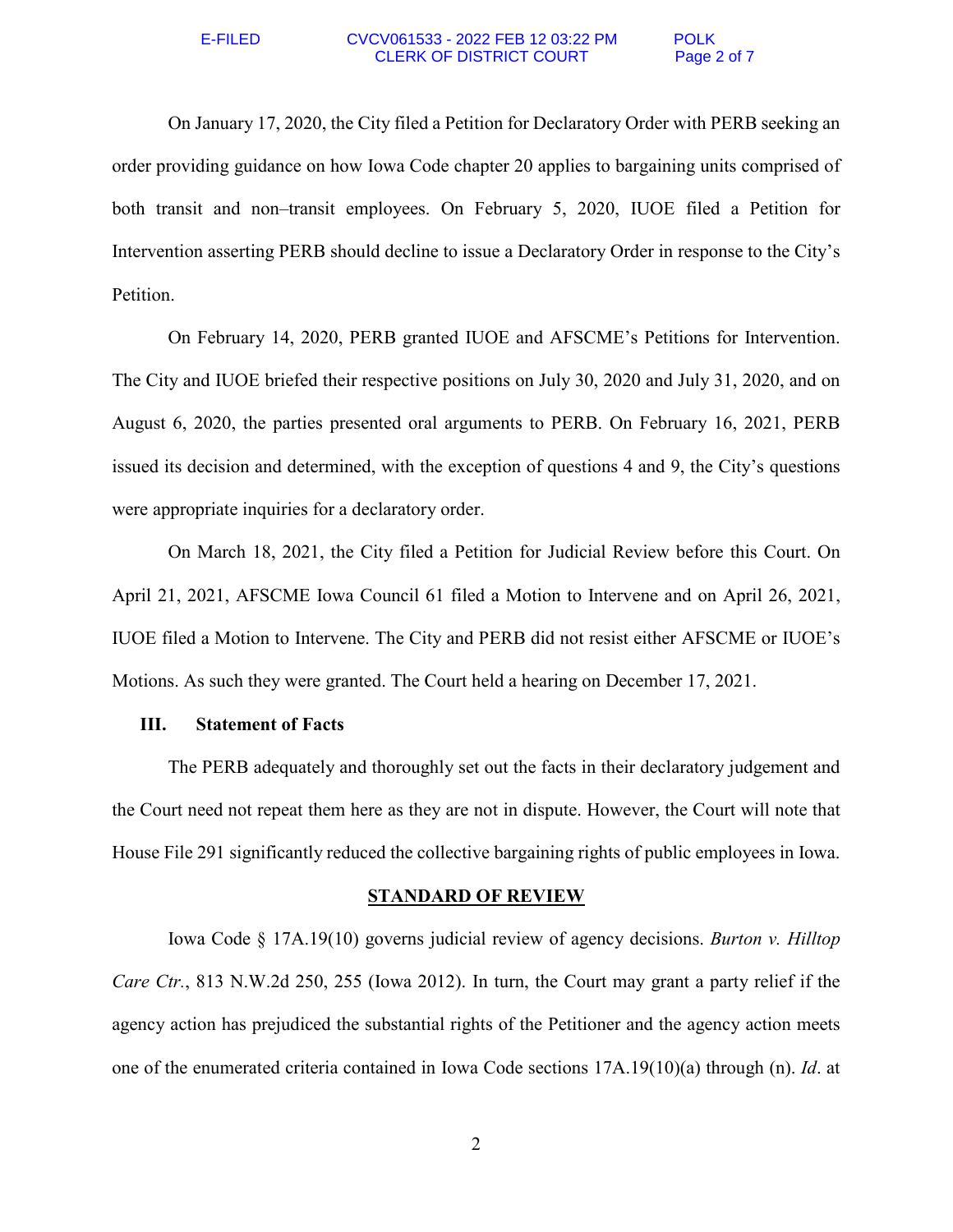256. However, the burden of demonstrating the invalidity of the agency's action rests with the

party asserting invalidity. *AFSCME Council 61 v. PERB*, 846 N.W.2d 873, 878 (Iowa 2014)

(quoting Iowa Code  $\S$  17A.19(8)(a)).

The City's petition sets forth five grounds for judicial review under section 17A.19(10).

Specifically, the City asserts PERB's decision is

(c) Based upon an erroneous interpretation of a provision of law whose interpretation has not clearly been vested by a provision of law in the discretion of the agency;

(i) The product of reasoning that is so illogical as to render it wholly irrational;

(l) Based upon an irrational, illogical, or wholly unjustifiable interpretation of a provision of law whose interpretation has clearly been vested by a provision of law in the discretion of the agency;

(m) Based upon an irrational, illogical, or wholly unjustifiable application of law to fact that has clearly been vested by a provision of law in the discretion of the agency; and

(n) Otherwise unreasonable, arbitrary, capricious, or an abuse of discretion.

Iowa Code  $\S$ § 17A.19(10)(c), (i), (l), (m), and (n).

Sections 17A.19(10)(l) and (m) encompass standards whereupon the agency has discretion in interpretation of law or application of law to fact. Under these two standards, the Court shall give "appropriate deference to the view of the agency" with respect to the particular matters vested. *See* Iowa Code § 17A.19(11)(c). For the other grounds, Iowa Code sections 17A.19(10)(c), (i), and (n), the Court "[s]hould not give any deference to the view of [PERB] with respect to particular matters that have not been vested by a provision of law in the discretion of the agency." *Id*. at §  $17A.19(11)(b)$ .

## **MERITS**

## **I. Introduction**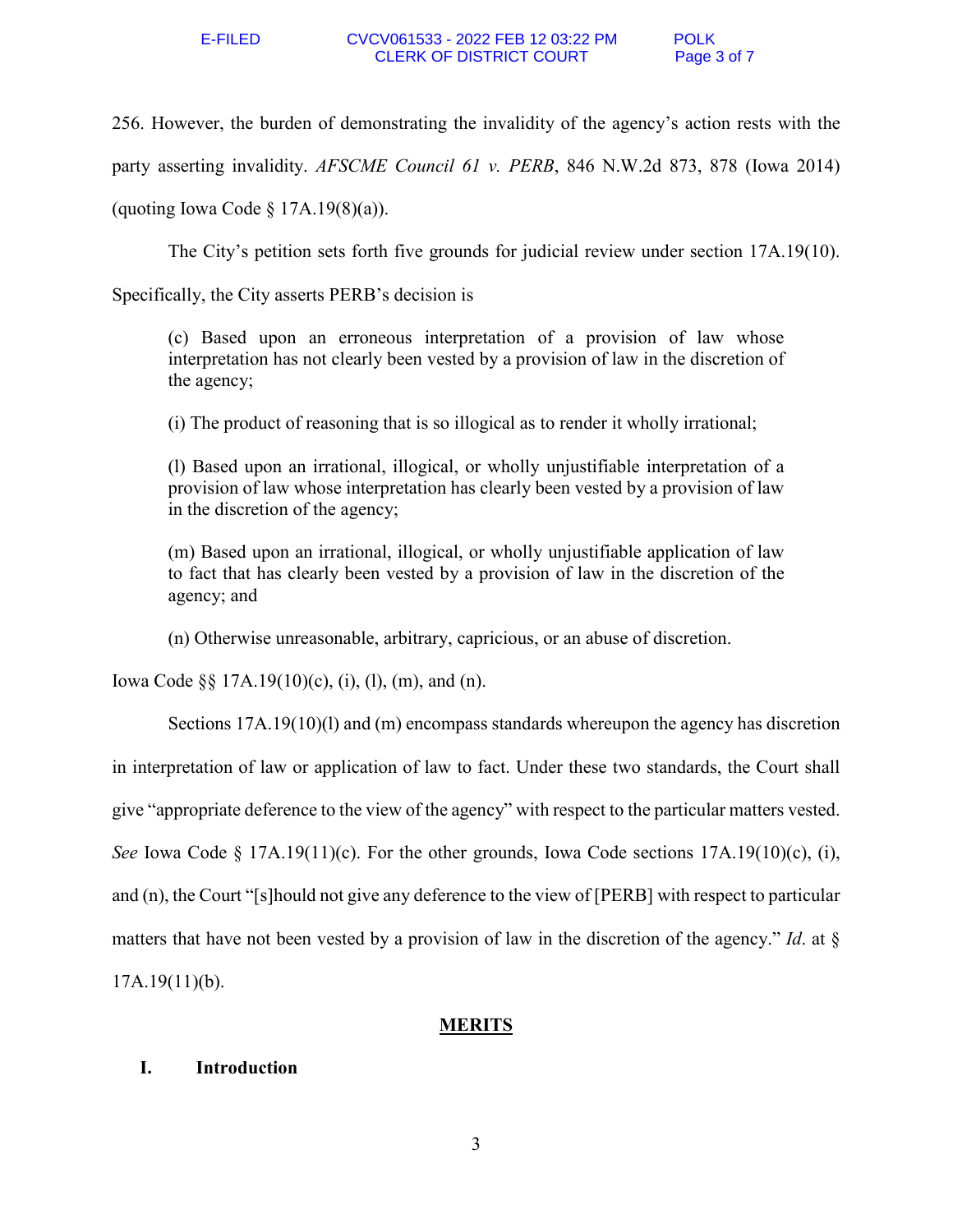#### E-FILED CVCV061533 - 2022 FEB 12 03:22 PM POLK CLERK OF DISTRICT COURT Page 4 of 7

"The legislature may enact any law desired provided it is not clearly prohibited by some provision of the Federal or State Constitution. It is not the province of the courts to pass upon the policy, wisdom or advisability of a statute; they are questions for the legislature." *Brauch's Estate v. Beeck*, 181 N.W.2d 132, 134 (Iowa 1970) (citing *Strong v. Town of Lansing*, 179 N.W.2d 365, 367 (Iowa 1970)); *See Auen v. Alcoholic Beverages Div.*, 679 N.W.2d 586 (Iowa 2004). It is the court's duty to find the intent of the legislature by "the words chosen by the legislature, not what it should or might have said." *Auen*, 679 N.W.2d at 590 (citing *Painters & Allied Trades Local Union v. City of Des Moines*, 451 N.W.2d 825, 826 (Iowa 1990); *State v. McCoy*, 618 N.W.2d 324, 325 (Iowa 2000)). "Rules of statutory construction are to be applied only when the explicit terms of a statute are ambiguous." *Carolan v. Hill*, 553 N.W.2d 882, 887 (Iowa 1996). "A statute is ambiguous if reasonable minds could differ or be uncertain as to the meaning of the statute." *Mall Real Estate, L.L.C. v. City of Hamburg*, 818 N.W.2d 190, 198 (Iowa 2012) (quoting *Sherwin-Williams Co. v. Iowa Dep't of Revenue*, 789 N.W.2d 417, 424-25 (Iowa 2010)).

 The Court agrees with the Union that the question underpinning all of the City's inquiries is "what are the substantive collective bargaining rights for a public sector bargaining unit in Iowa that includes both public sector transit employees and non-transit employees in the same bargaining unit when the public employer's receipt of federal funding is jeopardized." Union Br. at 7. In its decision, PERB applied Iowa Code § 20.32 to the entire bargaining unit to determine the substantive collective bargaining rights enjoyed by members of the entire bargaining unit under Iowa Code § 20.9(3). *See* PERB Declaratory Order (PERB Order).

PERB's decision was not based upon an erroneous interpretation of a provision of law or based upon an irrational, illogical, or wholly unjustifiable application of law to fact, and the declaratory order was not otherwise unreasonable, arbitrary, capricious, or an abuse of discretion.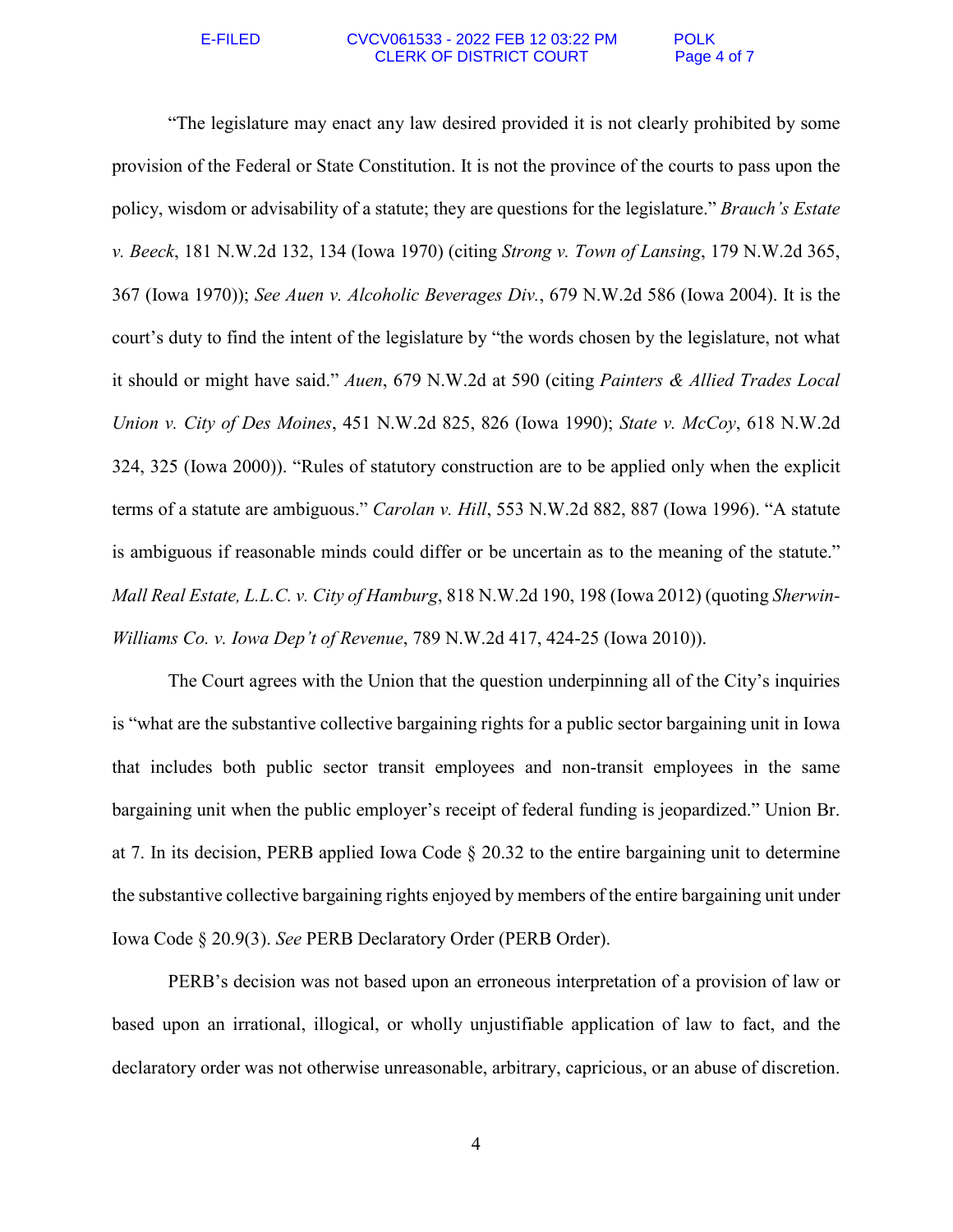#### E-FILED CVCV061533 - 2022 FEB 12 03:22 PM POLK CLERK OF DISTRICT COURT Page 5 of 7

It is important to note that the decision made by PERB was based upon the fourteen questions posed to it by the City. PERB did not have input into the manner in which the City posed the questions or the order in which the questions were posed. Instead, PERB was charged with answering the City's fourteen questions in a manner that properly effectuated the HF 291 amendments to Chapter 20 in a way that (1) implemented those amendments and (2) did so in a manner that preserved receipt of federal funds.

To this end, PERB applied the proper test to determine the substantive collective bargaining rights of a bargaining unit containing both transit and non-transit employees. PERB ascertained that there were transit employees in the bargaining unit. Once PERB ascertained that there were transit employees in the bargaining unit, PERB examined whether receipt of federal funds is jeopardized. PERB determined that receipt of federal funds is jeopardized by application of the HF 291 amendments to Chapter 20. PERB's decision then applied section 20.32 to determine the substantive collective bargaining rights of the bargaining unit under Iowa Code section 20.3(11) and § 20.9(3). Upon examination of these provisions, PERB determined that the substantive collective bargaining rights, which are the expanded bargaining rights for a public safety bargaining unit as the unit in question has more than thirty percent transit employees, did not fully protect receipt of federal funds under 49 U.S.C. § 5333(b).

In turn, PERB correctly applied section 20.27 in a limited manner to deem inoperative the offending provisions of section 20.9(3) as applied to the transit employees. PERB also correctly applied the provisions of section 20.27 to deem inoperative section 20.15, which does not implicate the topics of the mandatory substantive collective bargaining rights contained in section 20.9(3), so as to ensure continued receipt of federal funds. Simply put, PERB correctly engaged in the proper analysis for determining the substantive collective bargaining rights of a bargaining unit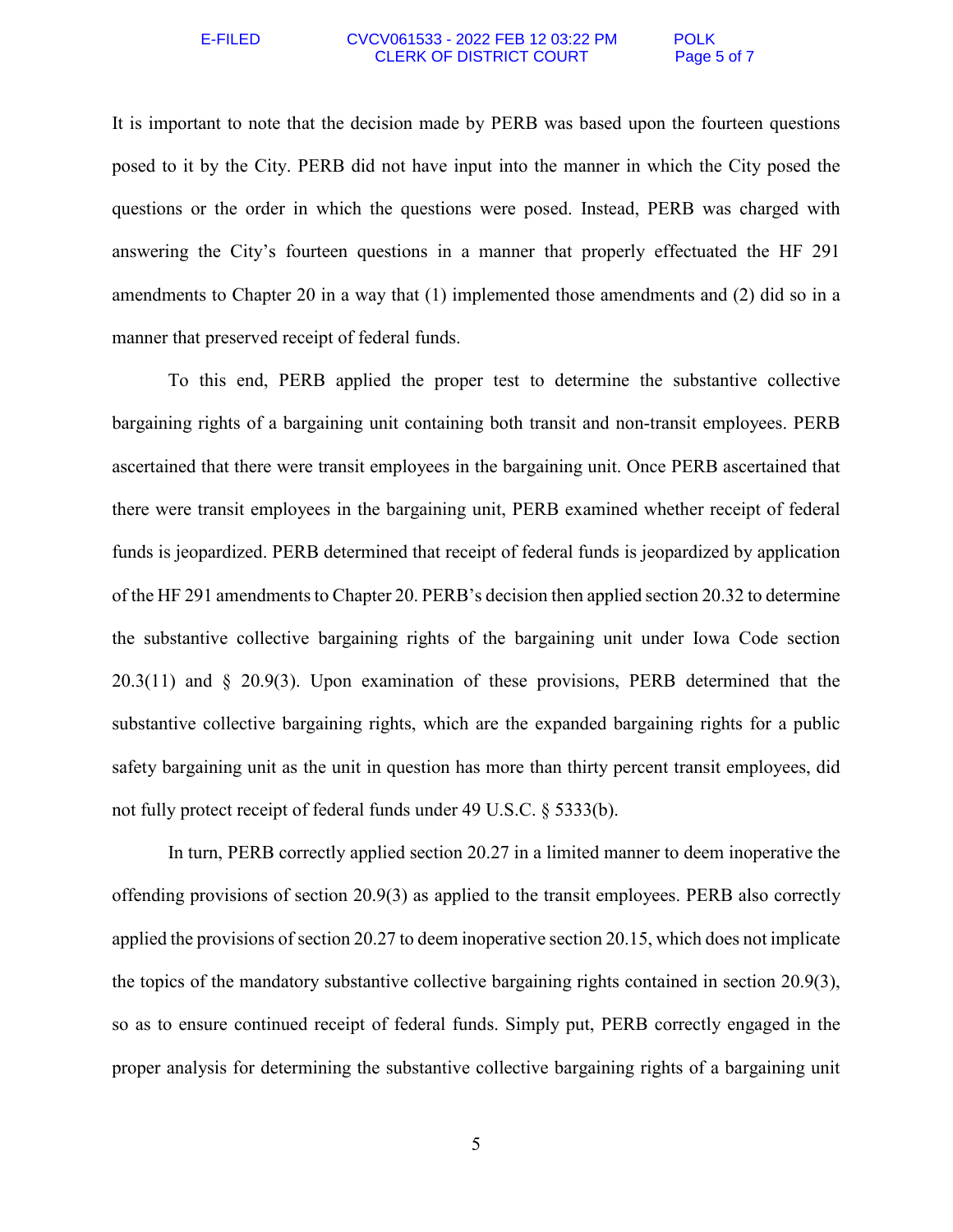#### E-FILED CVCV061533 - 2022 FEB 12 03:22 PM POLK CLERK OF DISTRICT COURT Page 6 of 7

that includes both transit and non-transit employees while at the same time interpreting and applying Chapter 20 in a manner that was not erroneous, irrational, illogical, nor constituted a wholly unjustifiable application of law to fact, or was unreasonable, arbitrary, capricious, or an abuse of discretion.

## **ORDER**

 Therefore, for the reasons stated above, the Court herby **DENIES** Petitioner's Petition for Judicial Review.